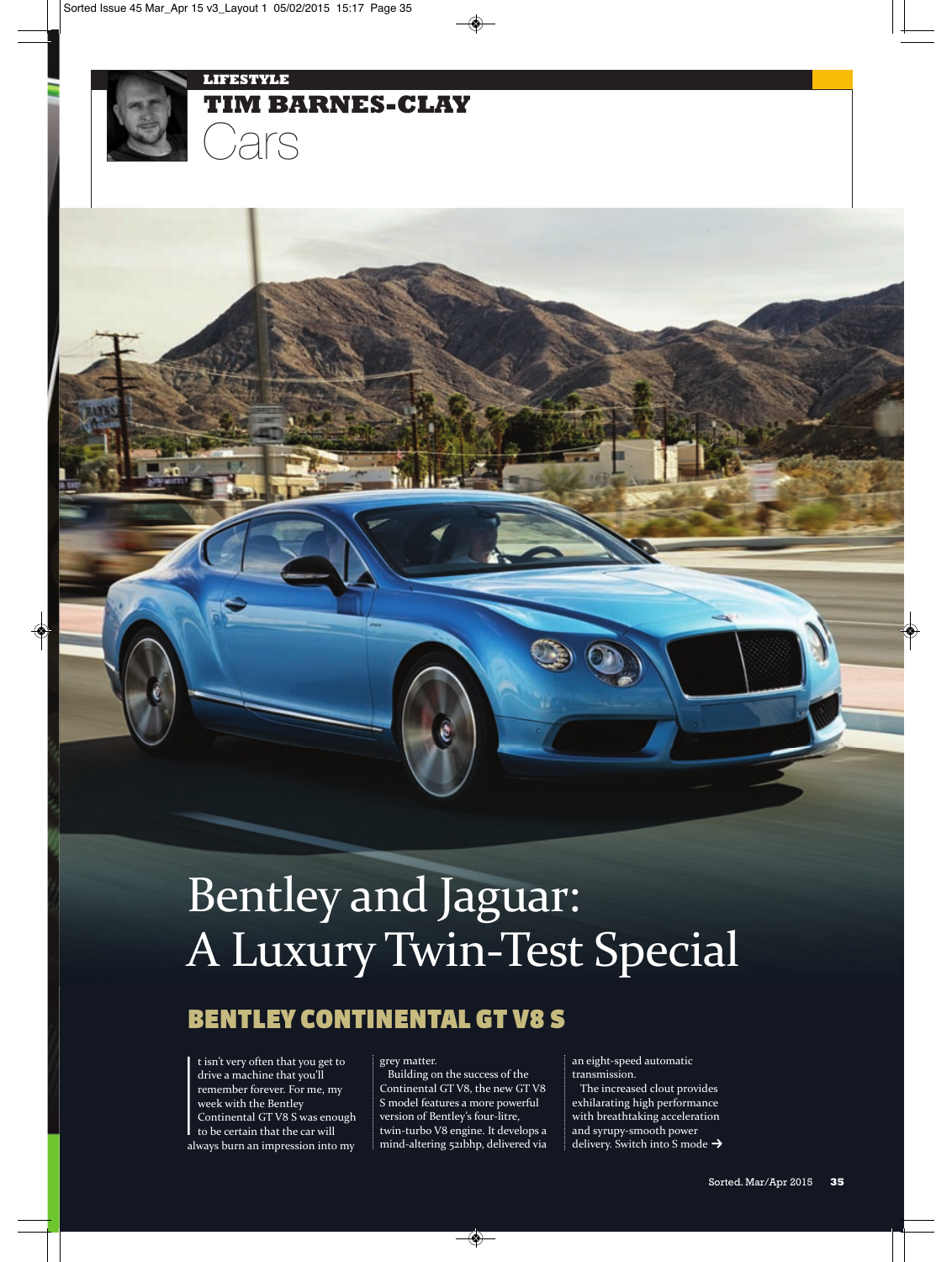



## FAST FACTS

**Max speed:** 192 mph **0-62 mph:** 4.5 secs **Combined mpg:** 26.8 **Engine:** 4-litre twin-turbocharged direct injection V8 **Max. power (bhp):** 521 **Max. torque (lb.ft):** 502

**CO2:** 246 g/km **Price:** £146,000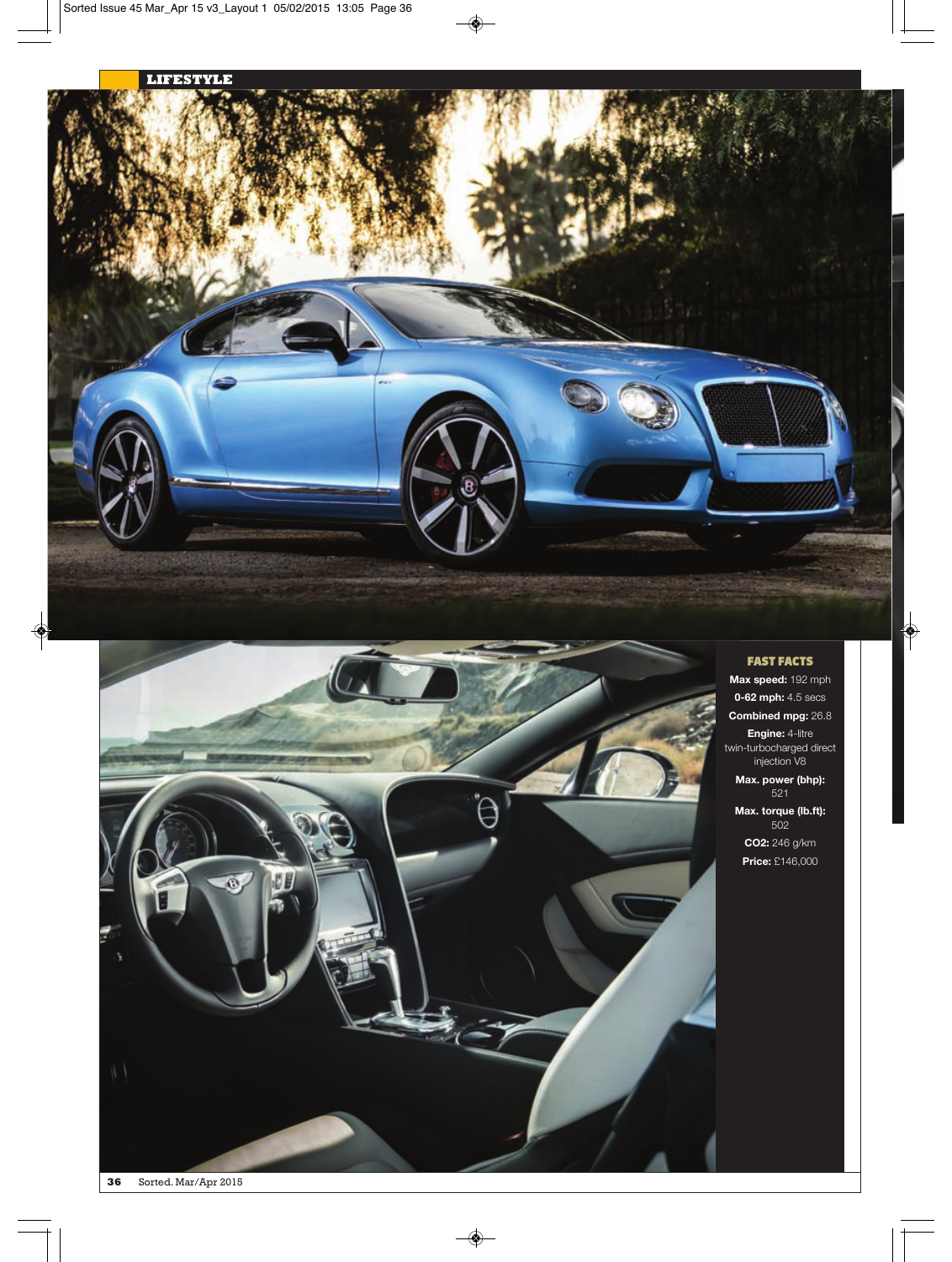# **"THE GT V8 S COUPE DISPATCHES THE 0-62 MPH SPRINT IN JUST 4.5 SECONDS AND ONTO A TERRIFYING 192 MPH."**

via the gear selector and the V8 S rewards you with a razor sharp throttle response while gears are held for longer with quicker shifts.

All of this means the GT V8 S coupe dispatches the 0‐62 mph sprint in just 4.5 seconds and onto a terrifying 192 mph. What's more, under acceleration, the character of the exhaust system changes spectacularly. The twin turbocharged Bentley V8's soundtrack transforms from a purr into an emotive snarl.

The Bentley looks as good as it drives too. While the coachwork of the Continental GT is inspired by iconic Bentleys of the past, the

design of the GT V8 S takes a more dramatic direction and its enhanced road presence is clear before a wheel is turned.

The lowered suspension provides a sleek and resolute stance, complemented by lower‐body styling. This includes a front splitter, discrete side sills and subtle rear diffuser finished in Beluga gloss. The black gloss radiator grille with single chrome divider bar and "figure of eight" exhaust tail pipes instantly signify the potent V8 engine.

The colossal 20-inch wheels are distinctive to the "S" model with an open‐spoke design that reveals red‐ painted brake callipers. Subtle "V8

S" badges are applied to each front wing, and as with the other members of the Continental V8 family, the famous Bentley Wings emblems feature a red centre.

Of course, I can't write about this particular Bentley without mentioning the lush cabin that surrounds you when you're biting through the bitumen. The interior has soft‐touch leathers, wood veneers, polished metals and deep‐ pile carpeting. Discreet "V8 S" badges are also displayed on each sill tread plate.

Can you see why a week behind the wheel of this car is now etched into my memory forever?  $\rightarrow$ 



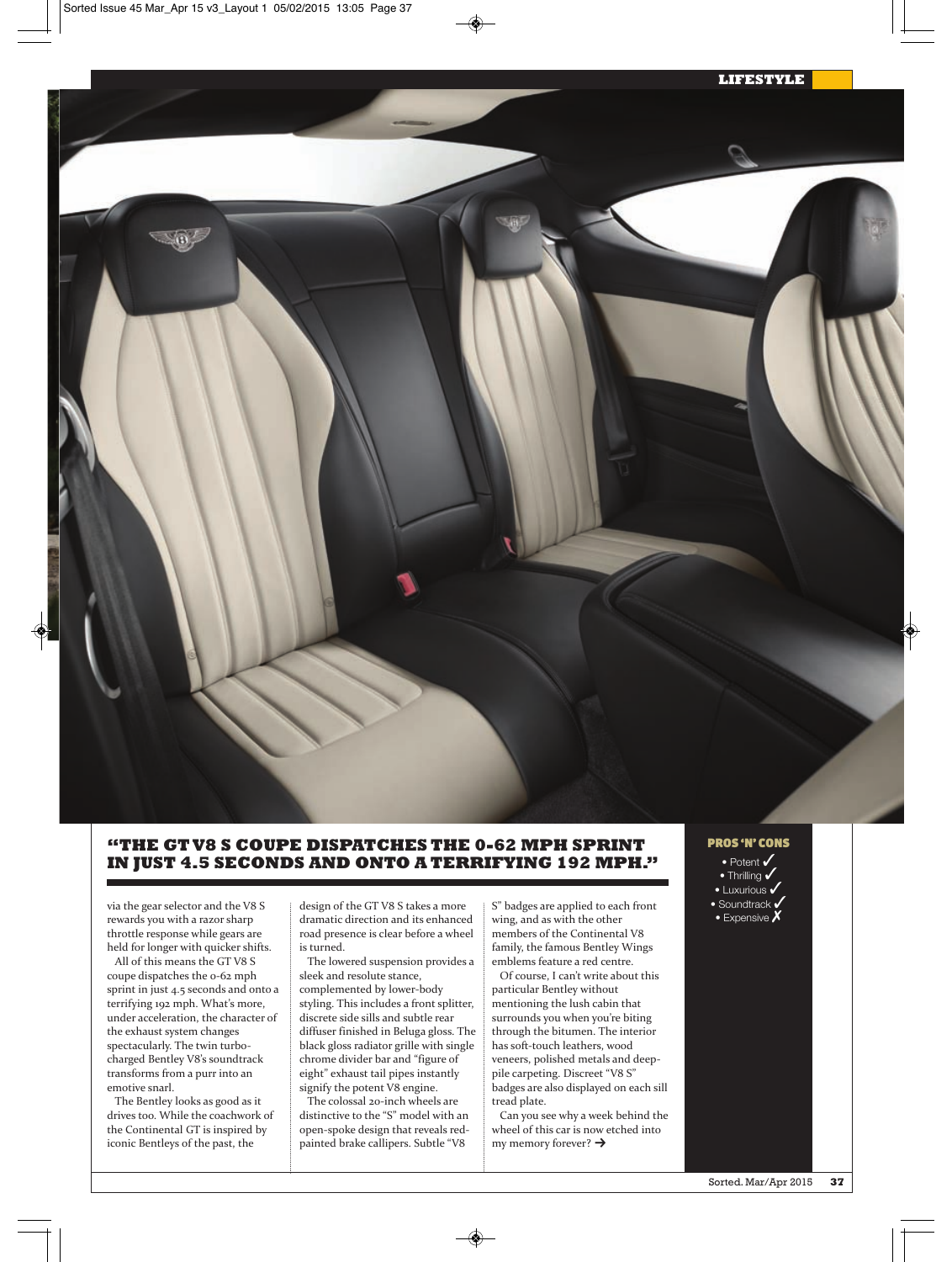## **LIFESTYLE**

## FAST FACTS

**Max speed:** 155 mph **0-62 mph:** 6.4 secs **Combined mpg:** 44.8 **Engine:** 2993cc, 24 valve

V6 twin turbo diesel **Max. power (bhp):** 271 at 4000 rpm **Max. torque (lb.ft):**

443 at 2000 rpm **CO2:** 167 g/km

**Price:** £59,980 on the road